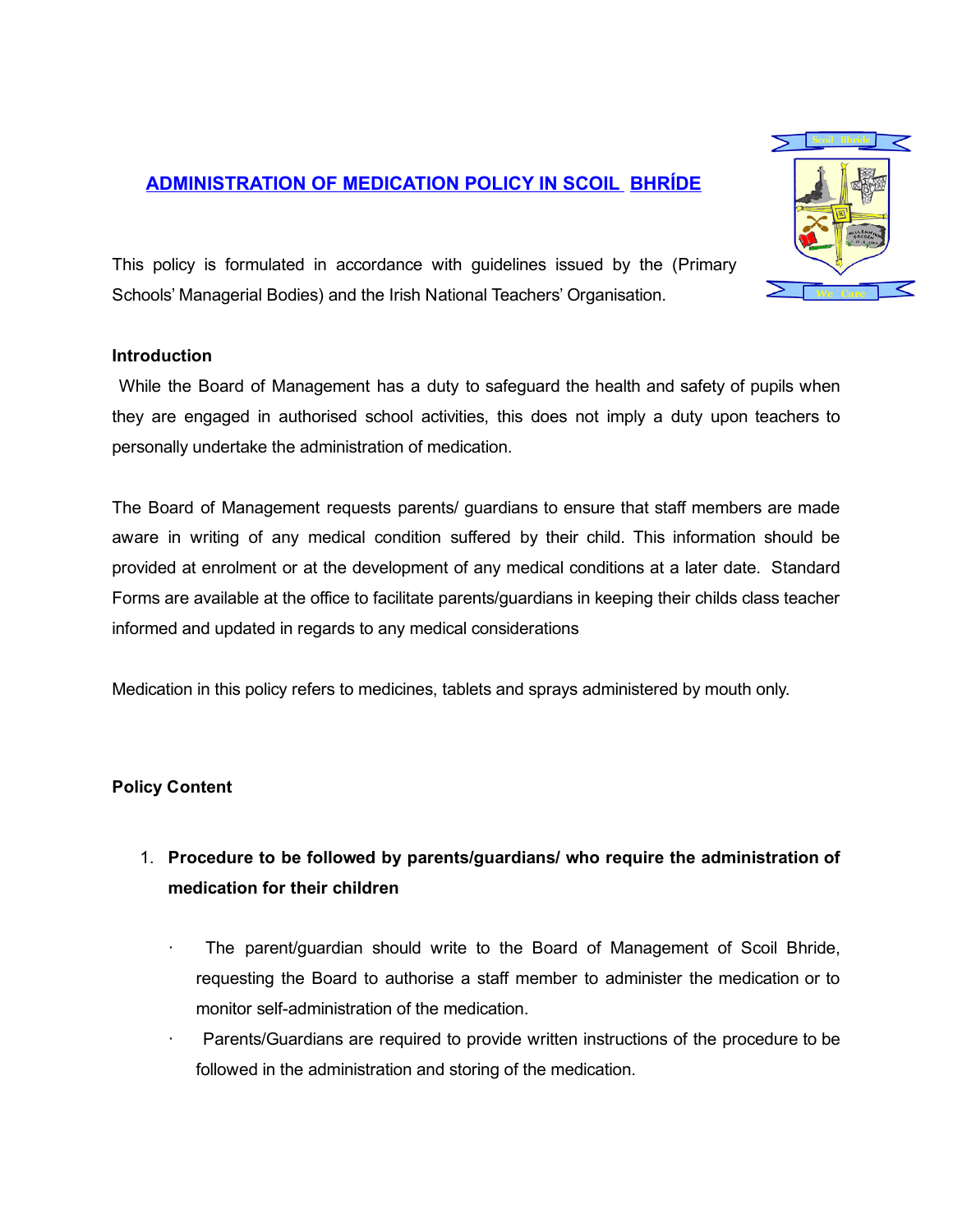- Parents/Guardians are responsible for ensuring that the medication is delivered to the school and handed over to a responsible adult and for ensuring that an adequate supply is available.
- Parents/Guardians are further required to indemnify the Board and authorised members of staff in respect of any liability that may arise regarding the administration of prescribed medicines in school. The Board will inform the school's insurers accordingly.
- · Changes in prescribed medication (or dosage) should be notified immediately to the school with clear written instructions of the procedure to be followed in storing and administering the new medication.
- · Where children are suffering from life threatening conditions, parents/guardians should outline clearly in writing, what should and what should not be done in a particular emergency situation, with particular reference to what may be a risk to the child.
- Parents/Guardians are required to provide an up to date telephone number and address where they may be contacted in the event of an emergency arising. Standard Forms are available at Office to facilitate parents/guardians in keeping their childs teacher informed and updated in regards to any medical considerations

### 2. Procedures to be followed by the Board of Management

- The Board, having considered the matter, may authorise a staff member to administer medication to a pupil or to monitor the self-administration by a pupil.
- The Board will ensure that the authorised person is properly instructed in how to administer the medicine.
- The Board shall seek an indemnity from parents in respect of liability that may arise regarding the administration of the medicine
- The Board shall inform the school insurers accordingly
- The Board shall make arrangements for the safe storage of medication and procedures for the administration of medication in the event of the authorised staff member's absence.

### 3. Responsibilities of Staff Members